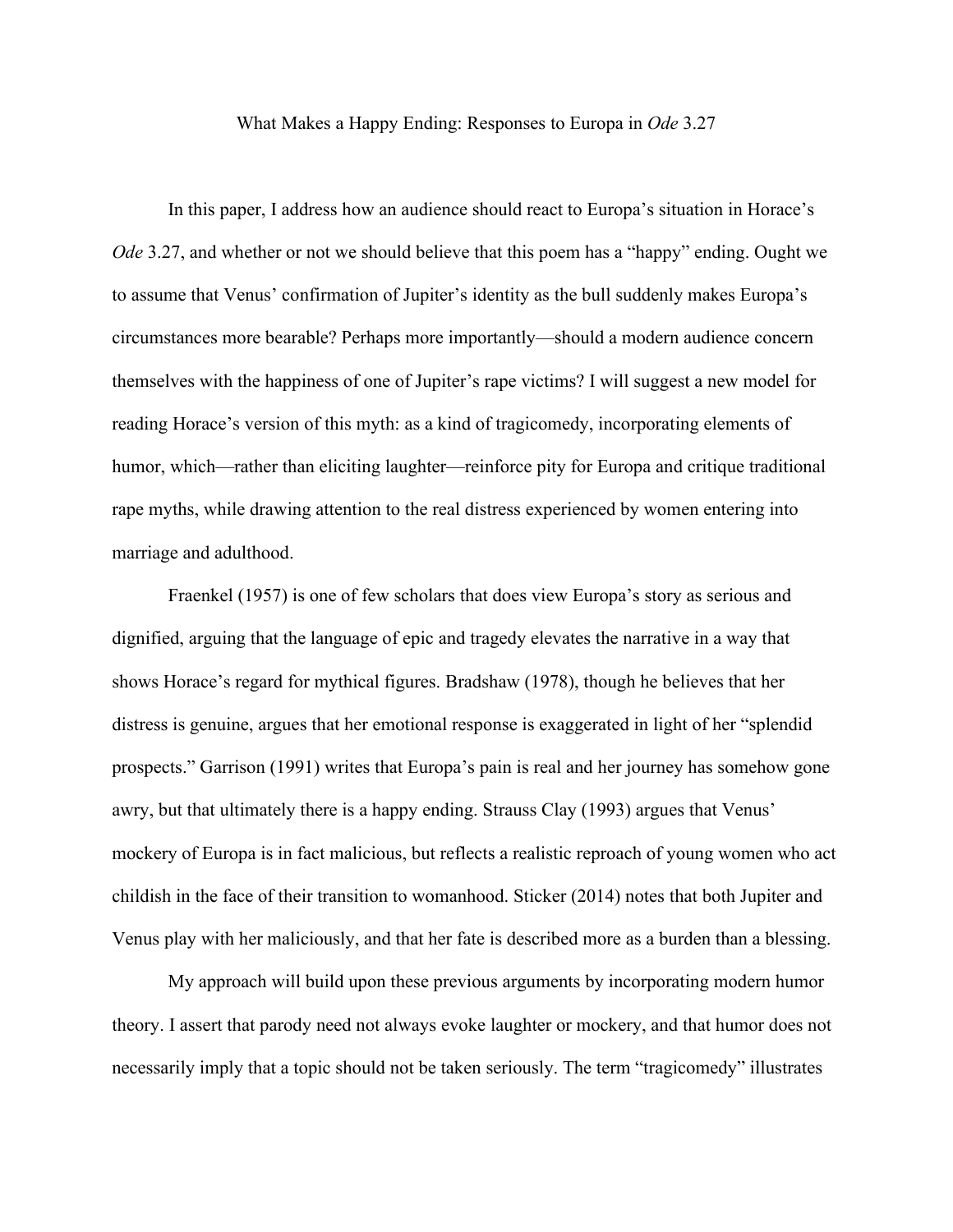this idea well: that a medium designed to elicit laughter may also force the audience to reflect with discomfort upon tragic events and characters. I view this poem with the framework of Moreall's Relief Theory (2009): "Laughter, and by implication humor, are not anti-social or irrational, but simply a way of discharging nervous energy found to be unnecessary." *Ode* 3.27 is meant to elicit laughter from the reader, but a nervous laughter rooted in both amusement and in discomfort.

The poem's ending is "happy" in the sense that Europa will be honored as Jupiter's chosen mate and as the mother of heroes, but following Venus' speech the poem ends without any more attention to her. Rather, the ending is ambiguous, because Horace never confirms how the rest of the myth turns out. All we know of Europa is that she is ashamed and upset enough to consider suicide. While she is unaware of the entire truth of her circumstances, she is aware of the damage to hers and her family's reputations that would occur should she have illicit sex. This anxiety over maintaining sexual purity must be taken seriously, and therefore I do not believe that we should view Europa's considerations of suicide as melodramatic. Perhaps the most overt source of humor in the poem is that Europa has not already assumed that the bull is divine: she calls upon the gods to punish her for her abandonment of her homeland, somehow without acknowledging that a god has been responsible. Nevertheless, the notion that Jupiter's divinity somehow makes up for the trauma of the rape should be dismissed.

Horace's Europa is a tragicomic heroine, whose transition into sexual maturity and womanhood is rife with fear of the unknown, despair, loneliness, and shame. Her experience of "marriage" is perhaps not much different from what any Roman girl experiences upon leaving her home to live with her husband. We may be invited to laugh at Europa for her highly tragic language and willful ignorance, but her situation remains profoundly sad and universal. The